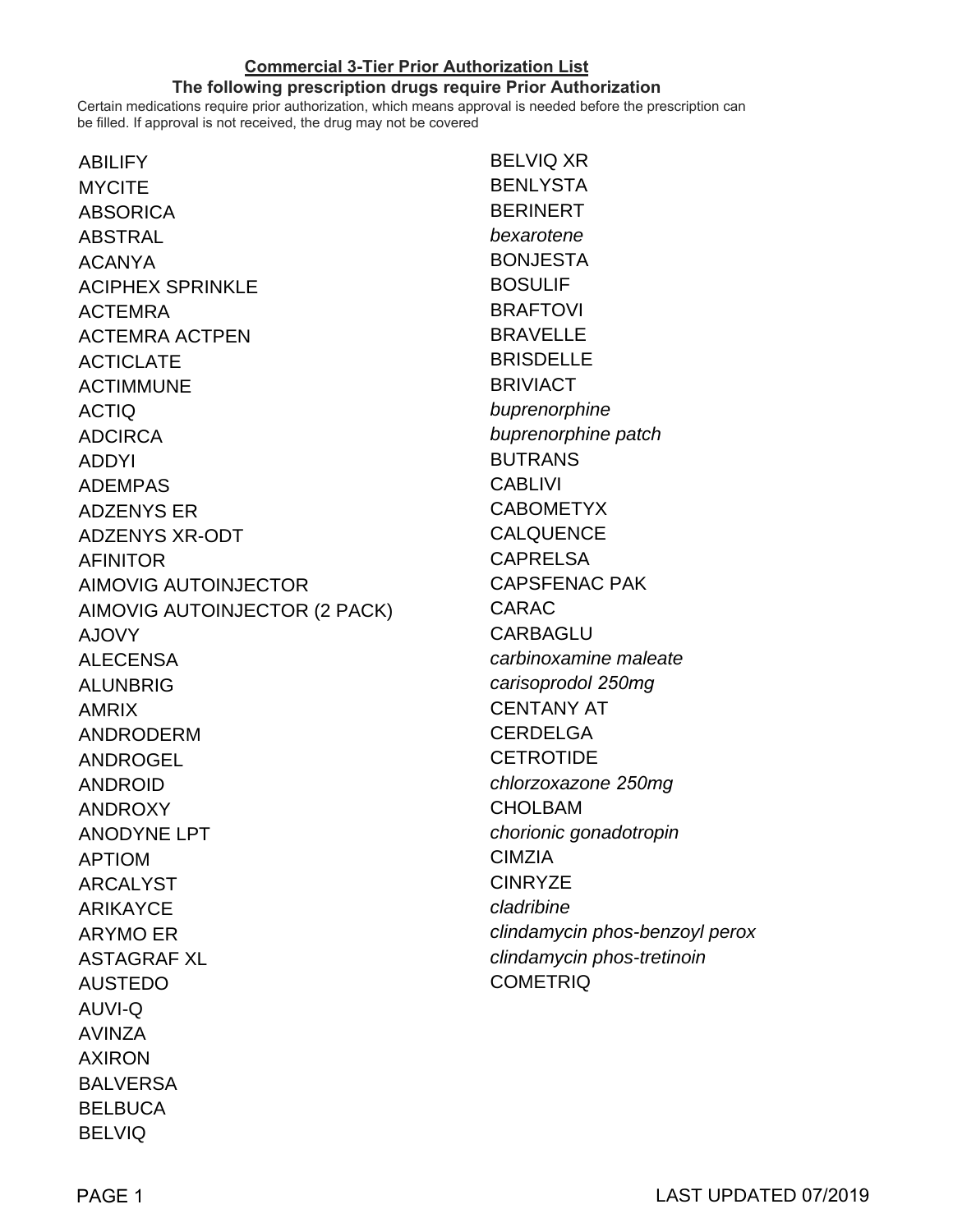CONTRAVE **CONZIP COPEGUS COPIKTRA** COSENTYX **COTELLIC** COTEMPLA XR-ODT CUPRIMINE **CUVPOSA** cyclobenzaprine hcl *7.5mg* cyproheptadine hcl *syrup* CYSTARAN DAKLINZA DAURISMO DESOXYN dexamethasone *therapy pack* **DICLEGIS** DICLO GEL DICLO GEL-XRYLIX SHEET diclofenac epolamine diclofenac sodium *3%* DICLOFEX DC DICLOPR DICLOZOR DITHOL DOLOTRANZ DOPTELET doxycycline hyclate *tab* DUEXIS DUOBRII DUPIXENT

DURAGESIC DXEVO DYANAVEL XR DYMISTA EGRIFTA EMBEDA EMFLAZA EMGALITY PEN EMGALITY SYRINGE EMVERM **ENBREL** ENBREL MINI ENBREL SURECLICK ENDARI ENDOMETRIN ENSTILAR ENVARSUS XR EPANED SOLUTION **EPCLUSA** EPIDIOLEX ERIVEDGE ERLEADA **ESBRIET** ESOMEP-EZS esomeprazole strontium EXALGO EXTAVIA ENTERAL FORMULA REQUIRES PRIOR AUTHORIZATION FABIOR FARYDAK fenoprofen calcium (200 mg capsule, 400 mg capsule) FENORTHO fentanyl *patch* fentanyl *citrate* FENTORA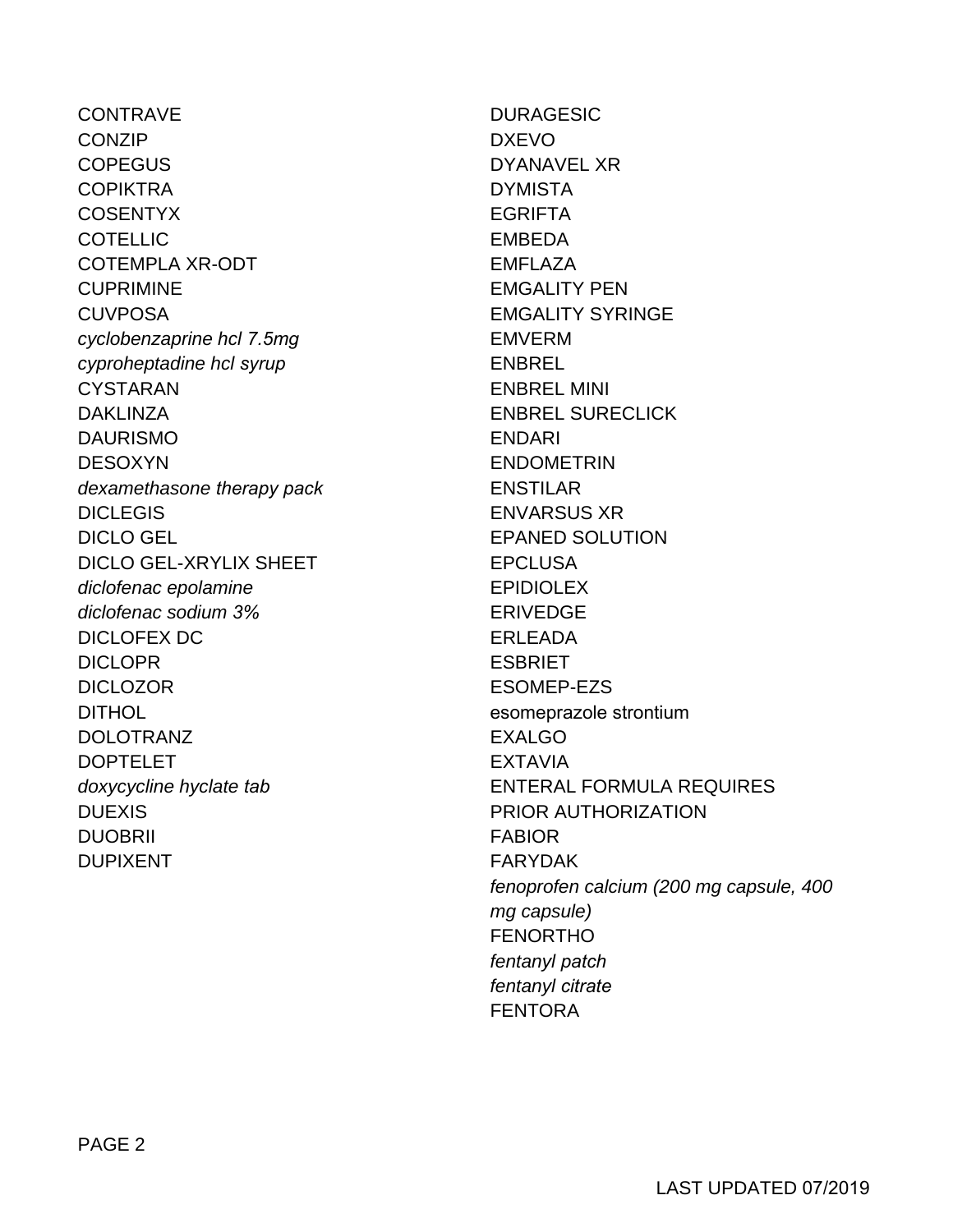**FEXMID FIRAZYR FIRDAPSE FLECTOR FI FXIPAK** fluorouracil 0.5% cream **FOLLISTIM AQ FORTEO FORTESTA FULYZAQ GALAFOLD** ganirelix acetate **GATTEX GENOTROPIN GIAZO GILOTRIF GLYCATE** glycopyrrolate 1.5mg **GOCOVRI GONITRO GRALISE GRANIX GONAL-F** H.P. ACTHAR **HAEGARDA HARVONI HETLIOZ HORIZANT HUMATROPE HYCAMTIN** hydrocodone-guaifenesin hydromorphone er **HYSINGLA ER HUMIRA IBRANCE ICLUSIG IDHIFA IMBRUVICA IMPAVIDO INBRIJA INCRELEX** 

**INFLAMMACIN** INGRF77A **INGREZZA INITIATION PACK INLYTA IRESSA JAKAFI JUBLIA JUXTAPID JYNARQUE KADIAN KALYDECO KERYDIN KEVEYIS KEVZARA KINERET KISQALI** KISQALI FEMARA CO-PACK **KORLYM KRISTALOSE KIJVAN KYNAMRO** lactulose packet **LAMISIL GRANULES LAZANDA** ledipasvir-sofosbuvir **LENVIMA LETAIRIS** leuprolide acetate levorphanol tartrate **LEXIXRYL LIDOPRIL LIDOPRIL XR LONSURF LOPROX I ORBRENA LORZONE LYNPARZA**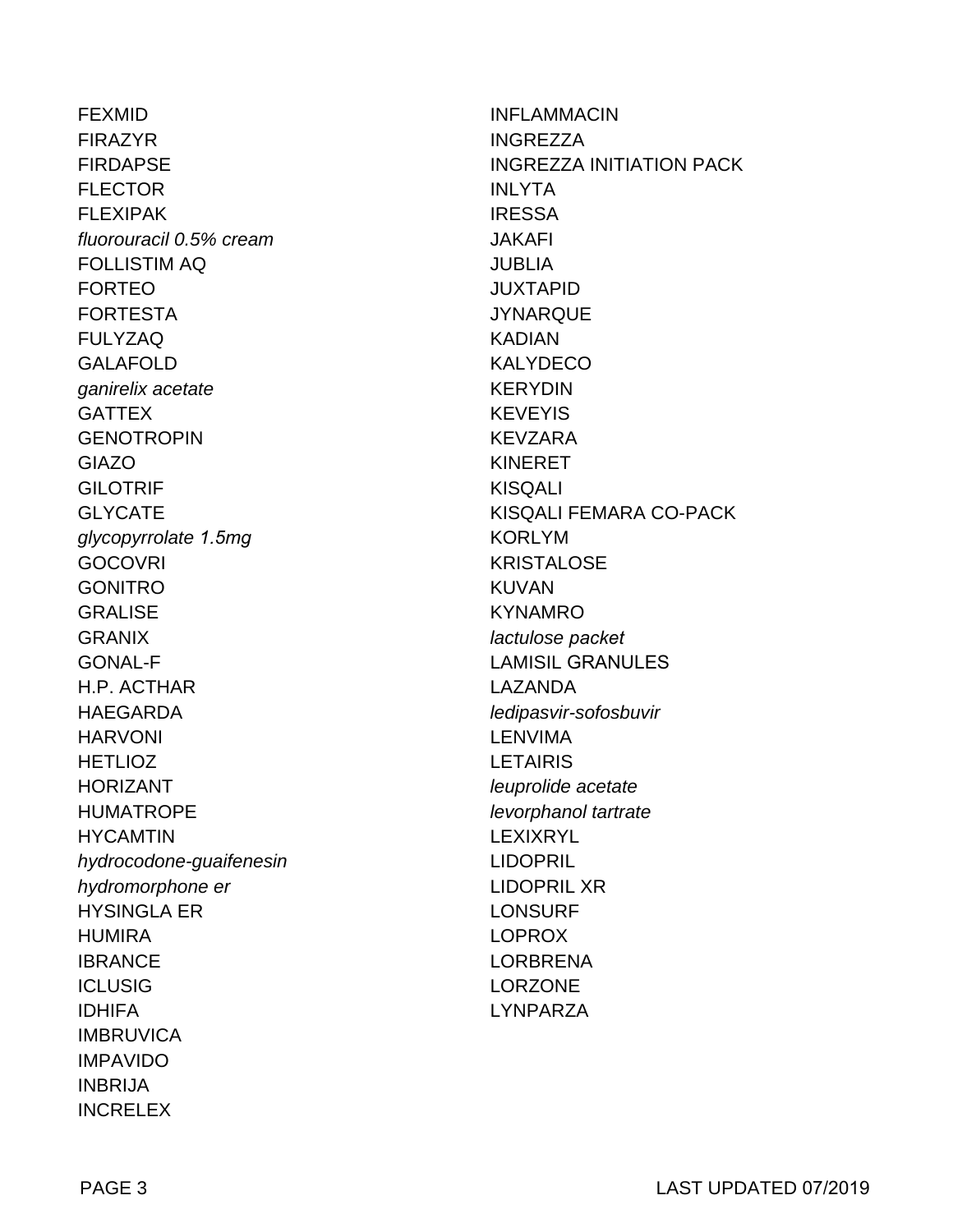**LYRICA CR MAVENCLAD MAVYRFT MAYZENT MEKINIST MEKTOVI MENOPUR** mesalamine kit methadone hcl **METHADONE INTENSOL METHADOSE** methamphetamine hcl **METHITEST** methyltestosterone miglustat minocycline hcl er tab **MINOLIRA ER MODERIBA MORGIDOX MORPHABOND ER** morphine sulfate er **MOXATAG MOZOBIL MS CONTIN MULPLETA MYALEPT MYTESI NALFON NAMZARIC ER NAPRELAN** naproxen sodium cr naproxen sodium er **NATESTO NATPARA NERLYNX NFUPOGEN NEUPRO NEURCAINE NFXAVAR NINLARO** 

nitroglycerin spray **NITROMIST NITYR NIVESTYM** NORDITROPIN FLEXPRO **NORTHERA** nortriptyline dose cup **NOVAREL NUCYNTA ER NUEDEXTA NUPLAZID NUTRESTORE NUTRIARX NUTROPIN AQ NUZYRA OCALIVA ODOMZO OFFV OLUMIANT OLYSIO OMNITROPF ONEXTON ONMEL OPSUMIT ORAVIG** ORFNCIA **ORENITRAM ER ORFADIN ORILISSA ORKAMBI OSMOLEX ER OTEZLA OTREXUP**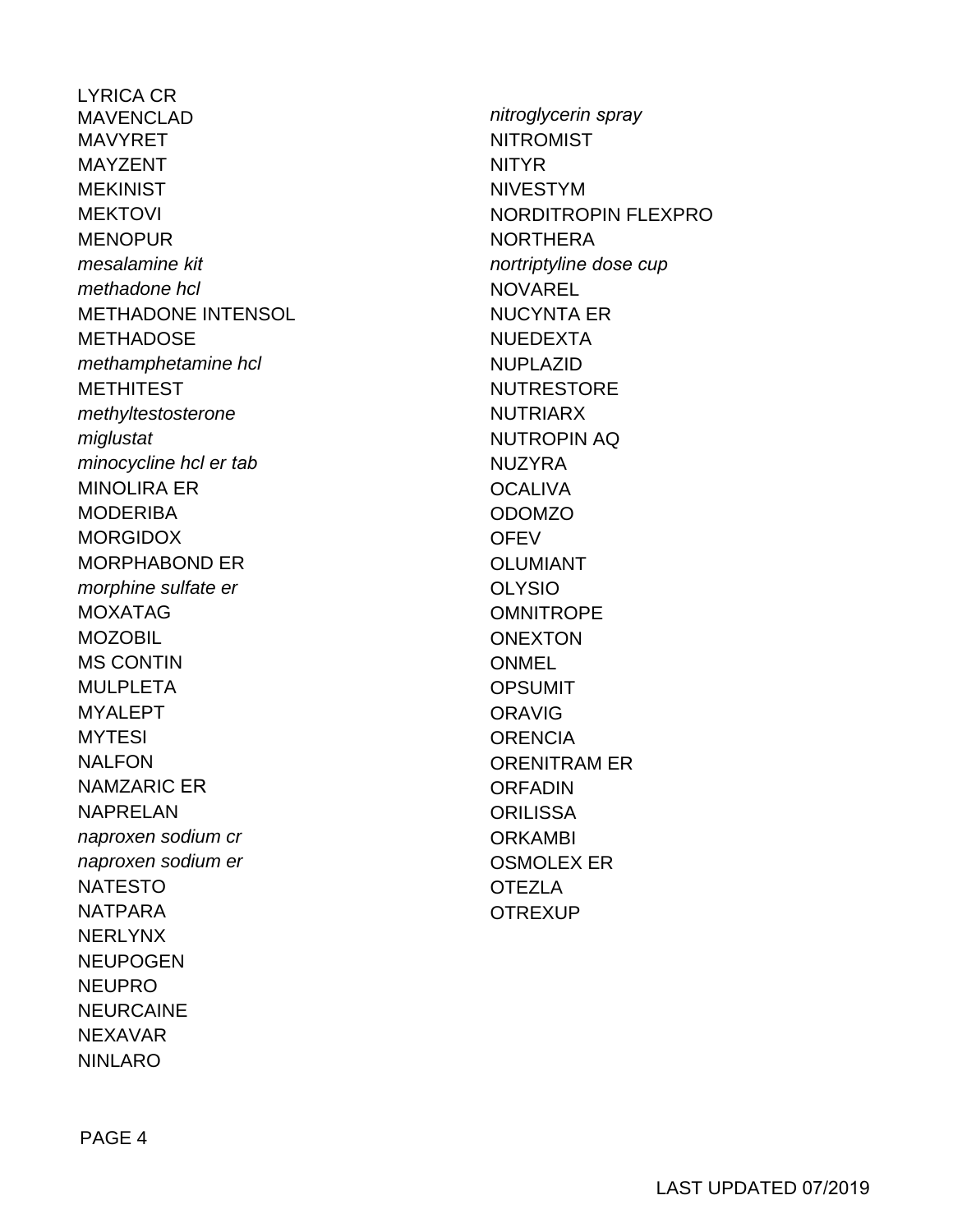**OVIDREL OXERVATE OXTELLAR XR** oxycodone hcl er **OXYCONTIN** oxymorphone hcl er **PAINGO KFT PALYNZIQ** paroxetine mesylate7.5mg PEDIADERM HC **PEGASYS PEGASYS PROCLICK PEGINTRON PEGINTRON REDIPEN PENNSAID POMALYST PRALUENT PREGNYL PRILOLID PROCYSBI PROFFNO PROMACTA PURIXAN QBRELIS** QMIIZ ODT **QSYMIA** QUALAQUIN **QUDEXY XR QUILLICHEW ER QUILLIVANT XR** quinine sulfate **RASUVO RAVICTI RAYOS REBETOL REPATHA REVATIO REVLIMID RIBASPHERE RIBASPHERE RIBAPAK** 

**RIBATAB** ribavirin **ROSADAN ROWASA RUBRACA RUCONEST RYDAPT RYTARY RYVENT SABRIL SAIZEN SANADERMRX SAXENDA SEROSTIM SEYSARA SIGNIFOR SIKLOS** SILAZONE-II sildenafil 20mg **SILIQ SIMPONI SITAVIG SIVEXTRO SKYRIZI** SKYRIZI (2 SYRINGES) KIT sofosbuvir-velpatasvir **SOLARAZE SOLODYN SOLTAMOX SOLUPAK SOMA SOMAVERT SORILUX SOTYLIZE** SOVAL DI **SPRITAM SPRIX SPRYCEL STELARA STIVARGA**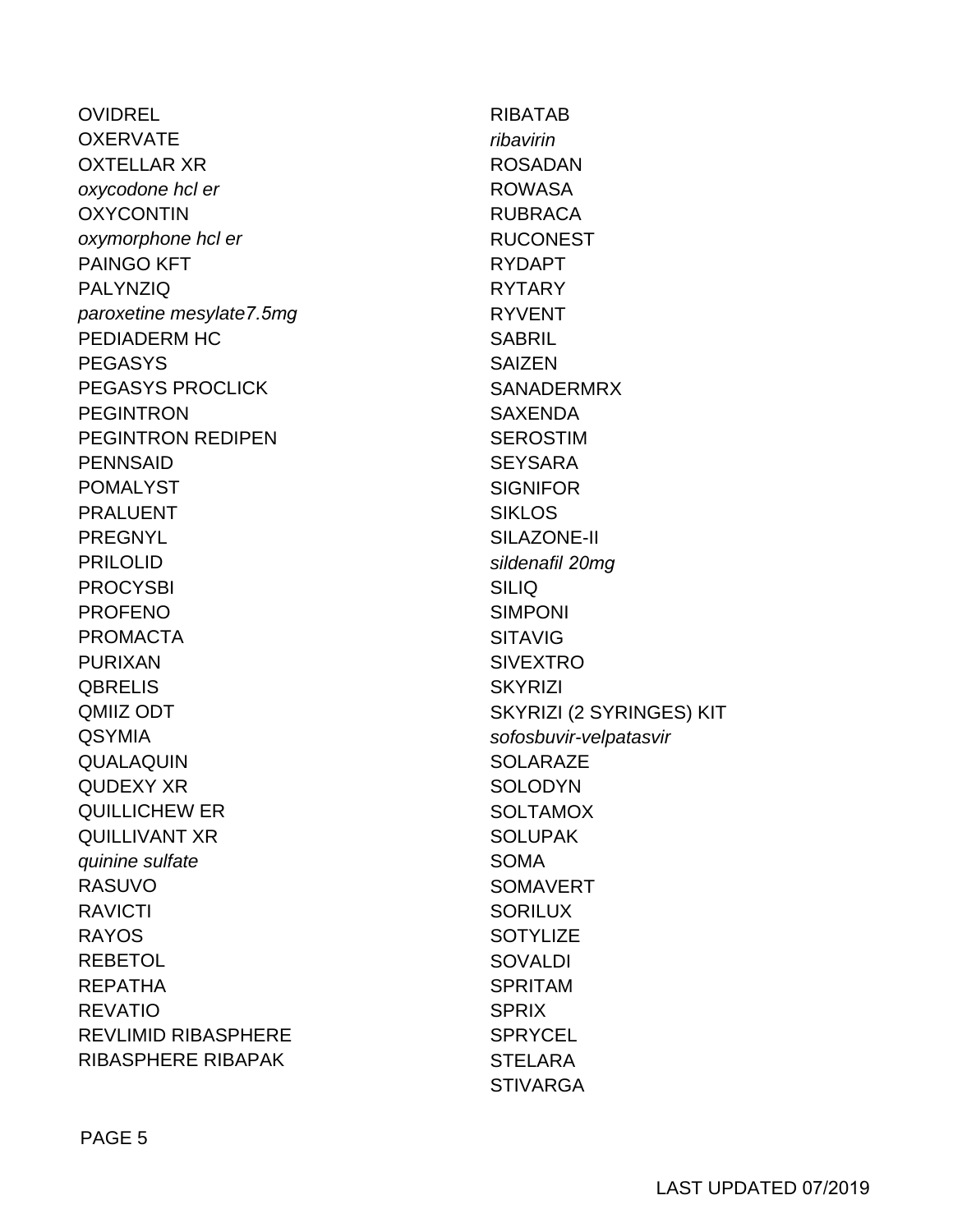**STRENSIQ STRIANT SUBSYS SUCRAID SUPRENZA ODT SUTENT SYLATRON SYMDEKO SYNALAR TS SYNDROS SYPRINE TACLONEX** tadalafil 20mg **TAFINLAR TAGRISSO TAKHZYRO TALZENNA TAPERDEX TARCEVA TARGRETIN TASIGNA TAVALISSE TECHNIVIE TEGSEDI TESTIM** testosterone - topical tetrabenazine Therapeutic Kits and Convenience Packs (That are Formulary) **TIBSOVO TICANASE TIVORBEX TOLSURA** topiramate er caps

**TRACLEER** tramadol er caps tramadol hcl er **TREMFYA TRETIN-X** tretinoin **TRI-SILA** trientine hcl **TRIXYLITRAL TROKENDI XR TYKERB TYMLOS TALTZ TYVASO UCERIS ULTRAM ER ULTRAVATE X UPTRAVI VALCHLOR VFI TIN VENCLEXTA VERZENIO VIFKIRA PAK VIEKIRA XR** vigabatrin **VIMOVO VITRAKVI VIVLODEX VIZIMPRO VOGELXO VOSEVI VOTRIENT XALKORI XARTEMIS XR XATMFP XELITRAL XELJANZ XFI JANZ XR**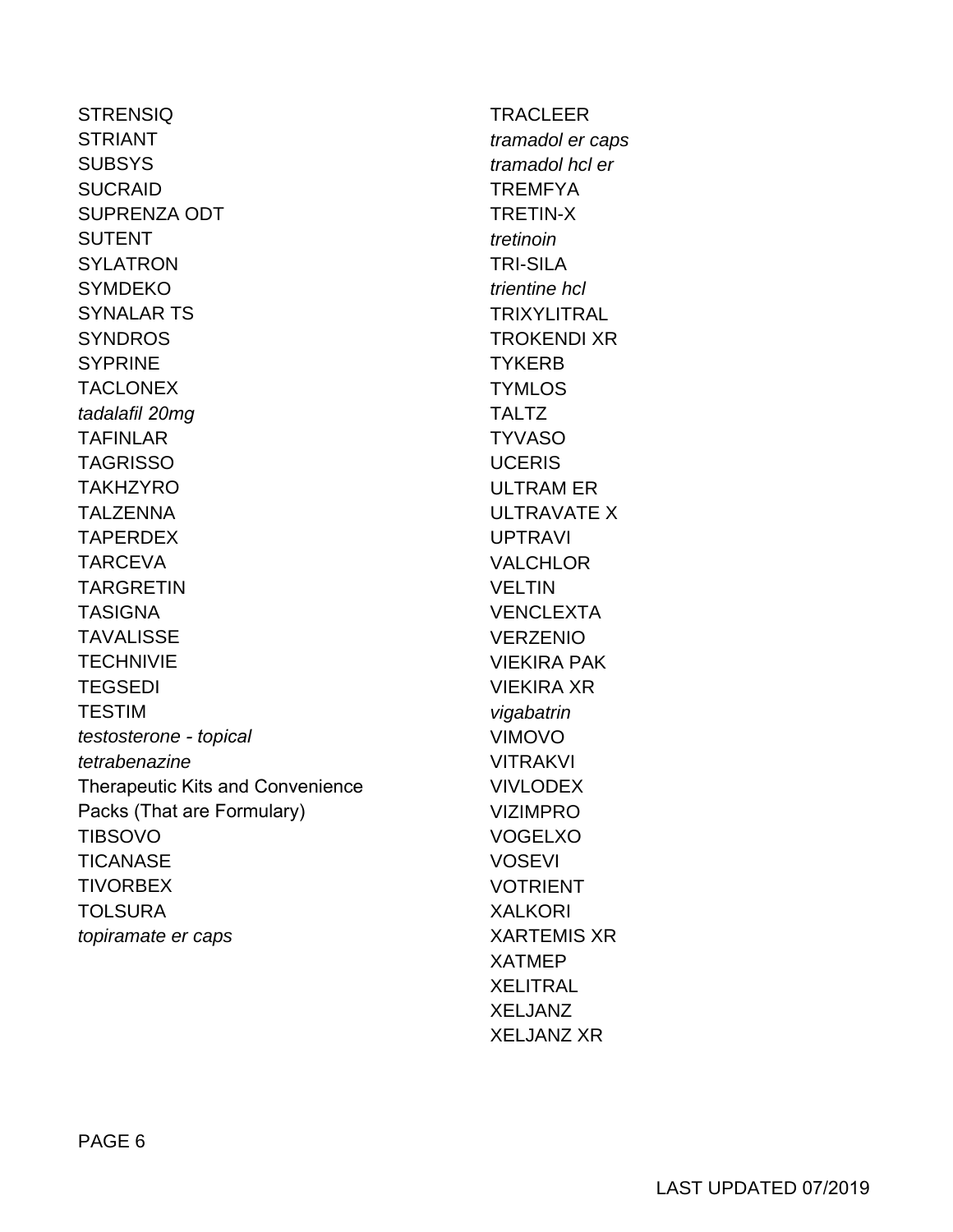XENAFLAMM **XENICAL** XERESE XERMELO XHANCE XIMINO XOSPATA XTAMPZA ER XTANDI XURIDEN XYOSTED XYREM YONSA **ZAVESCA** ZEJULA ZELAPAR ZELBORAF ZEPATIER ZIANA ZIPSOR ZOHYDRO ER **ZOLINZA ZOMACTON ZONTIVITY ZORBTIVE ZORVOLEX** ZYDELIG ZYKADIA ZYTIGA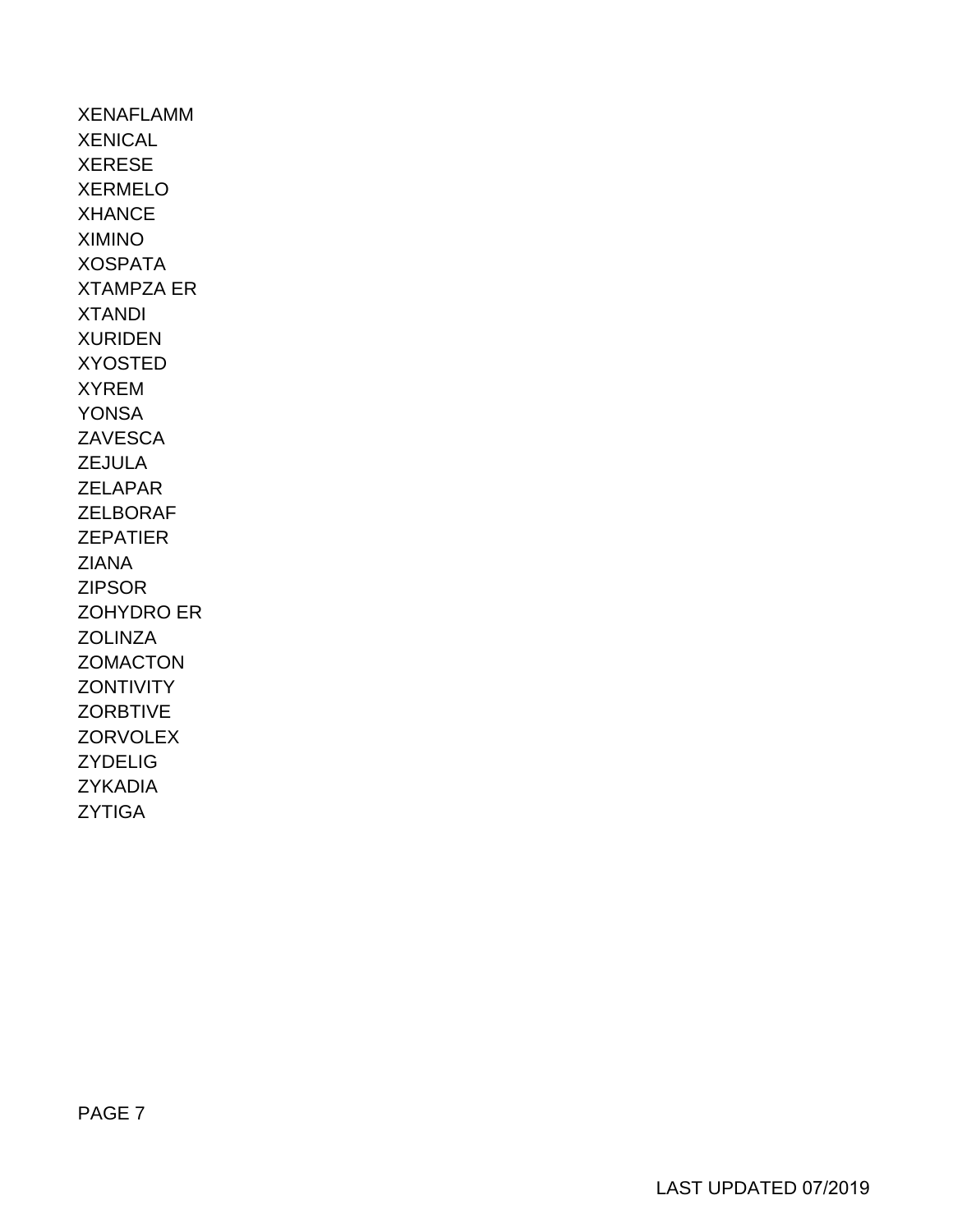## **Commercial 3-Tier Step Therapy List The following prescription drugs require Step Therapy**

ACZONE Step Therapy requires that members try certain First Line options before other medications will be considered medically necessary for treatment of a specific condition. Step therapy requirements may apply to both brand and generics. Typically, First Line medications are classified as generics, but there are instances where brand name medications may be preferred.

| <b>ACZONE</b>                       | DOXYCYCLINE MONOHYDRATE 40 MG CAP         |
|-------------------------------------|-------------------------------------------|
| ADAPALENE SOLUTION                  | <b>ECOZA</b>                              |
| <b>ADAPALENE 0.1% LOTION</b>        | <b>EDARBI</b>                             |
| <b>AEROSPAN</b>                     | <b>EDARBYCLOR</b>                         |
| <b>AIRDUO RESPICLICK</b>            | <b>EDLUAR</b>                             |
| <b>AKTIPAK</b>                      | <b>EMSAM</b>                              |
| <b>ALOGLIPTIN BENZOATE</b>          | <b>ENTRESTO</b>                           |
| <b>ALVESCO</b>                      | <b>ERTACZO</b>                            |
| <b>AMITIZA</b>                      | <b>EUCRISA</b>                            |
| <b>ANZEMET</b>                      | <b>EVOCLIN</b>                            |
| <b>APLENZIN</b>                     | <b>EXTINA</b>                             |
| <b>APTENSIO XR</b>                  | <b>FANAPT</b>                             |
| <b>ATRIPLA</b>                      | <b>FOLLISTIM AQ</b>                       |
| <b>AUBAGIO</b>                      | <b>FORFIVO XL</b>                         |
| <b>AZASAN</b>                       | <b>FORTAMET</b>                           |
| <b>BELSOMRA</b>                     | <b>GELNIQUE</b>                           |
| <b>BETASERON</b>                    | <b>GENOTROPIN</b>                         |
| <b>BRYHALI</b>                      | GLATOPA 20mg/ml                           |
| <b>BUPROPION XL 450mg</b>           | <b>GLEEVEC</b>                            |
| <b>CAMBIA</b>                       | <b>GLUMETZA</b>                           |
| <b>CIMZIA</b>                       | <b>GUAIFENESIN-CODEINE</b>                |
| <b>CLEOCINT</b>                     | <b>HALOBETASOL FOAM</b>                   |
| <b>CLINDAGEL</b>                    | <b>HALOG</b>                              |
| <b>CLINDAMYCIN PHOSPHATE 1% GEL</b> | <b>HUMATROPE</b>                          |
| <b>CLOCORTOLONE PIVALATE 0.1 %</b>  | <b>HYDROCORTISONE BUTYRATE 0.1 LOTION</b> |
| CREAM(G)                            | <b>IMPOYZ</b>                             |
| <b>CLODERM</b>                      | <b>INTERMEZZO</b>                         |
| <b>CODEINE-GUAIFENESIN CORDRAN</b>  | <b>KAZANO</b>                             |
| <b>COSENTYX</b>                     | <b>KENALOG SPRAY</b>                      |
| <b>DAKLINZA</b>                     | <b>KEVZARA</b>                            |
| <b>DALIRESP</b>                     | <b>KHEDEZLA</b>                           |
| <b>DAYTRANA</b>                     | <b>KINERET</b>                            |
| <b>DESONATE</b>                     | <b>KOMBIGLYZE XR</b>                      |
| DESVENLAFAXINE FUMARATE             | <b>LATUDA</b>                             |
| <b>DEXILANT</b>                     | <b>LEXETTE</b>                            |
| <b>DIFFERIN LOTION</b>              | <b>LIVALO</b>                             |
| <b>DIFICID</b>                      | <b>LOCOID</b>                             |
| <b>DORYX</b>                        |                                           |
| <b>DORYX MPC</b>                    |                                           |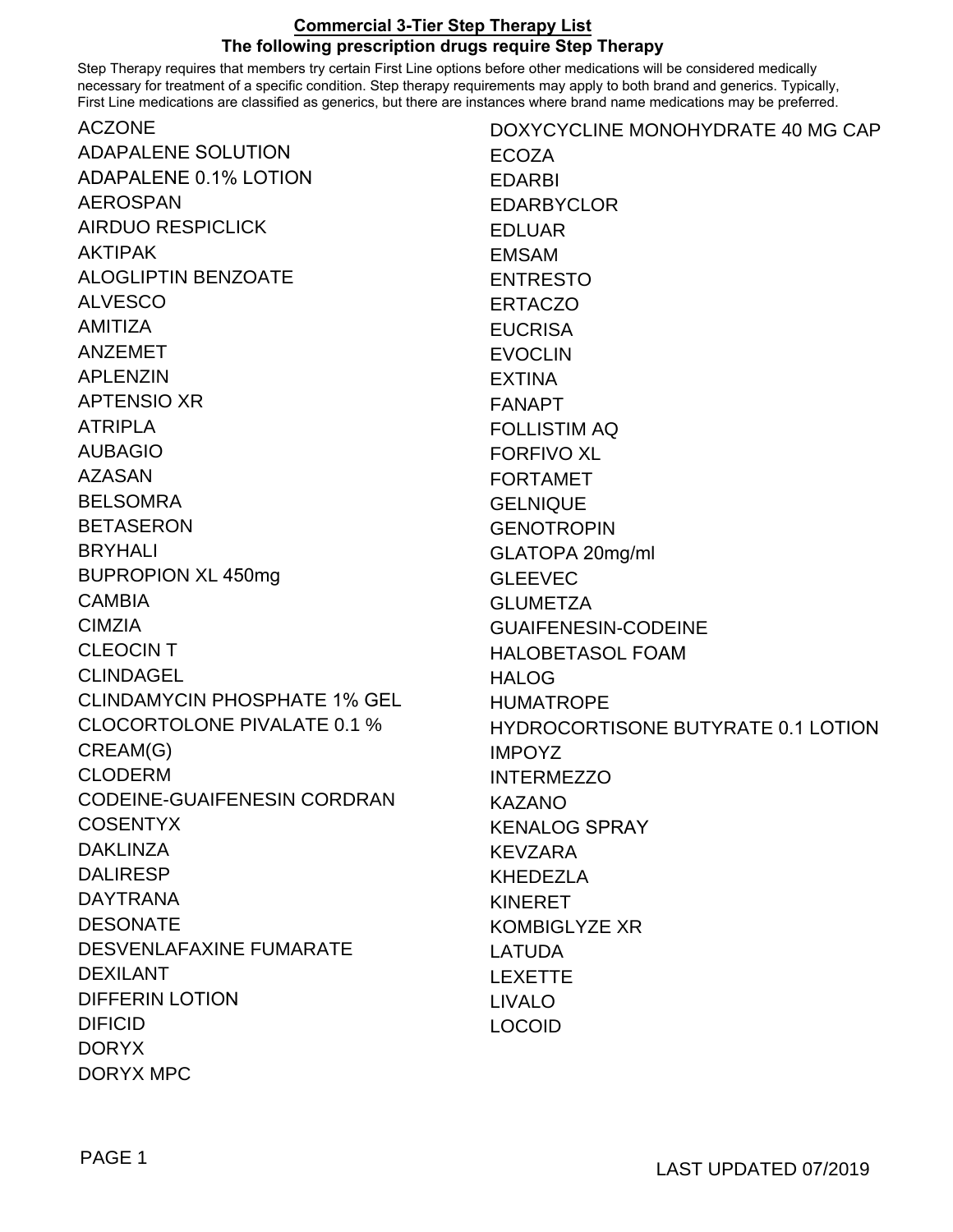| <b>LOCOID LIPOCREAM</b>       | <b>SAPHRIS</b>                     |
|-------------------------------|------------------------------------|
| LONHALA MAGNAIR REFILL        | <b>SAVAYSA</b>                     |
| LONHALA MAGNAIR STARTER       | <b>SAVELLA</b>                     |
| LUZU                          | <b>SERNIVO</b>                     |
| <b>MENTAX</b>                 | <b>SILENOR</b>                     |
| <b>METFORMIN ER OSMOTIC</b>   | <b>SILIQ</b>                       |
| <b>MOTEGRITY</b>              | <b>SIMPONI</b>                     |
| <b>MYDAYIS</b>                | <b>SOOLANTRA</b>                   |
| <b>NAFTIN GEL</b>             | <b>SUMAVEL DOSEPRO</b>             |
| <b>NESINA</b>                 | <b>SYMPAZAN</b>                    |
| <b>NEXIUM</b>                 | <b>SYMPROIC</b>                    |
| NORDITROPIN FLEXPRO           | <b>TECHNIVIE</b>                   |
| <b>NORITATE</b>               | TEST STRIPS (OTHER THAN ABBOTT AND |
| <b>NUTROPIN AQ</b>            | <b>ONE TOUCH)</b>                  |
| <b>OLYSIO</b>                 | <b>TRELEGY ELLIPTA</b>             |
| OMEPRAZOLE-SODIUM BICARBONATE | <b>TREMFYA</b>                     |
| <b>ONGLYZA</b>                | <b>TRULANCE</b>                    |
| <b>ONZETRA XSAIL</b>          | <b>TUSSIONEX</b>                   |
| <b>ORACEA</b>                 | <b>TUZISTRA XR</b>                 |
| <b>ORENCIA</b>                | <b>TALTZ</b>                       |
| <b>OSENI</b>                  | <b>ULORIC</b>                      |
| <b>OSPHENA</b>                | <b>ULTRAVATE LOTION</b>            |
| <b>OXYTROL</b>                | <b>VANOS</b>                       |
| <b>PANDEL</b>                 | <b>VELTASSA</b>                    |
| <b>PEXEVA</b>                 | <b>VENLAFAXINE ER TAB</b>          |
| <b>PLIXDA</b>                 | <b>VERDESO</b>                     |
| <b>PRADAXA</b>                | <b>VIEKIRA PAK</b>                 |
| <b>PROGRAF GRANULE PACKET</b> | <b>VIEKIRA XR</b>                  |
| <b>PULMICORT FLEXHALER</b>    | <b>VRAYLAR</b>                     |
| <b>QBREXZA</b>                | <b>VYZULTA</b>                     |
| <b>REXULTI</b>                | <b>XADAGO</b>                      |
| <b>RHOPRESSA</b>              | <b>XELPROS</b>                     |
| <b>ROCKLATAN</b>              | <b>XOLEGEL</b>                     |
| <b>ROZEREM</b>                | <b>YUPELRI</b>                     |
| <b>SAIZEN</b>                 | <b>Z-TUSS AC</b>                   |
| <b>SANCUSO</b>                | <b>ZEGERID</b>                     |
|                               | <b>ZEMBRACE SYMTOUCH</b>           |
| PAGE <sub>2</sub>             | <b>ZEPATIER</b>                    |
|                               |                                    |